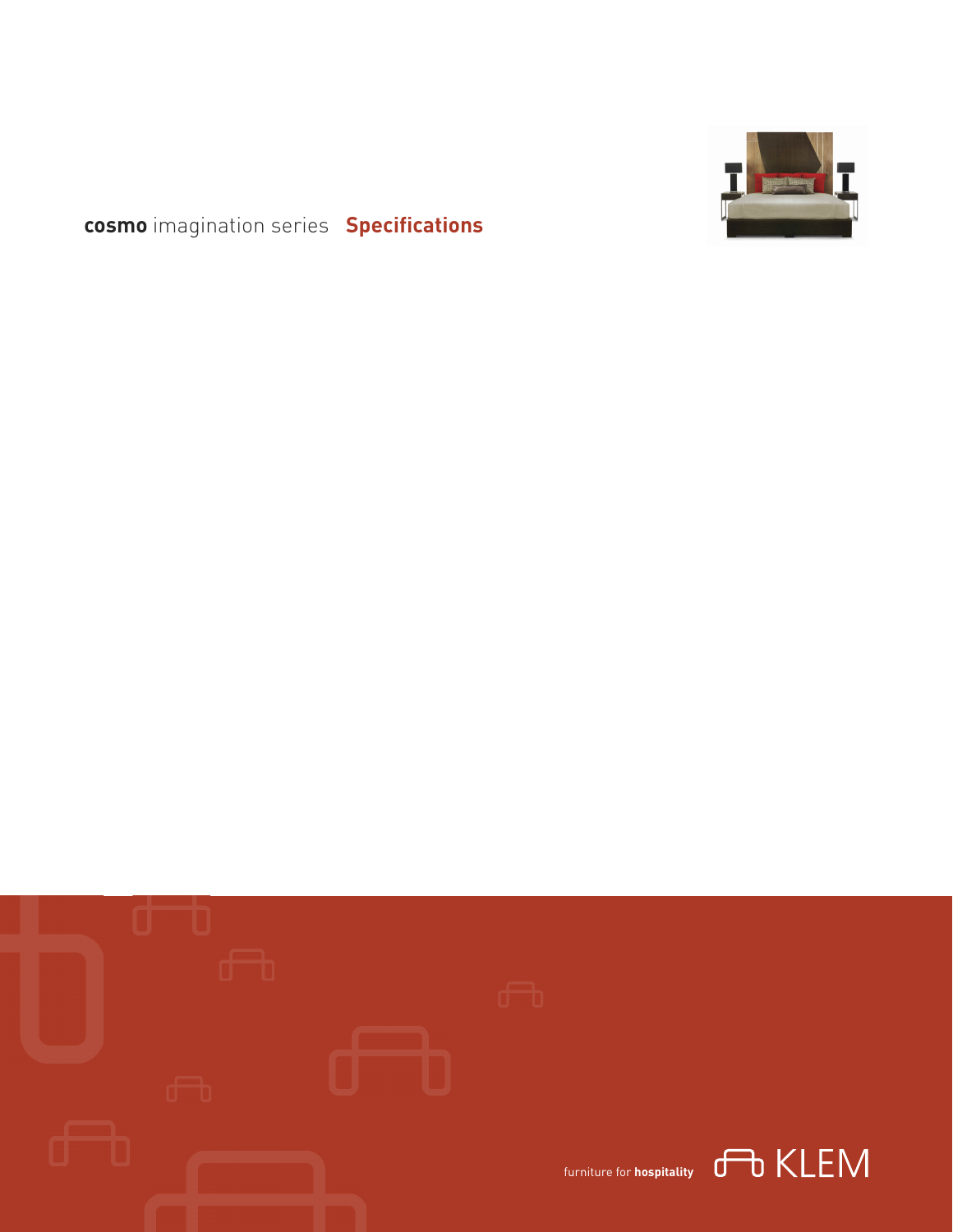



**King Headboard** 2.25D 80W 59H

HX5980KH-A-02-R (shown) HX5980KH-A-02-L (opposite)



**Nightstand** 18D 18W 24H HX1818NS-A-01



**King Headboard** 2.25D 80W 36.5H HX3680KH-B-02-R (shown) HX3680KH-B-02-L (opposite)



**Nightstand** 18D 20W 24H HX1820NS-B-02



**Queen Headboard** 2.25D 62W 59H

HX5962QH-A-02-R (shown) HX5962QH-A-02-L (opposite)



**Luggage Bench** 22D 42W 21.5H HX2242LBL-A-01



**Queen Headboard** 2.25D 62W 36.5H HX3662QH-B-02-R (shown) HX3662QH-B-02-L (opposite)

**Luggage Bench** 22D 36W 21.5H HX2236LB-B-01



**Double Headboard** 2.25D 56W 59H HX5956DH-A-02-R (shown) HX5956DH-A-02-L (opposite)



**Double Headboard** 2.25D 56W 36.5H HX3656DH-B-02-R (shown)

HX3656DH-B-02-L (opposite)



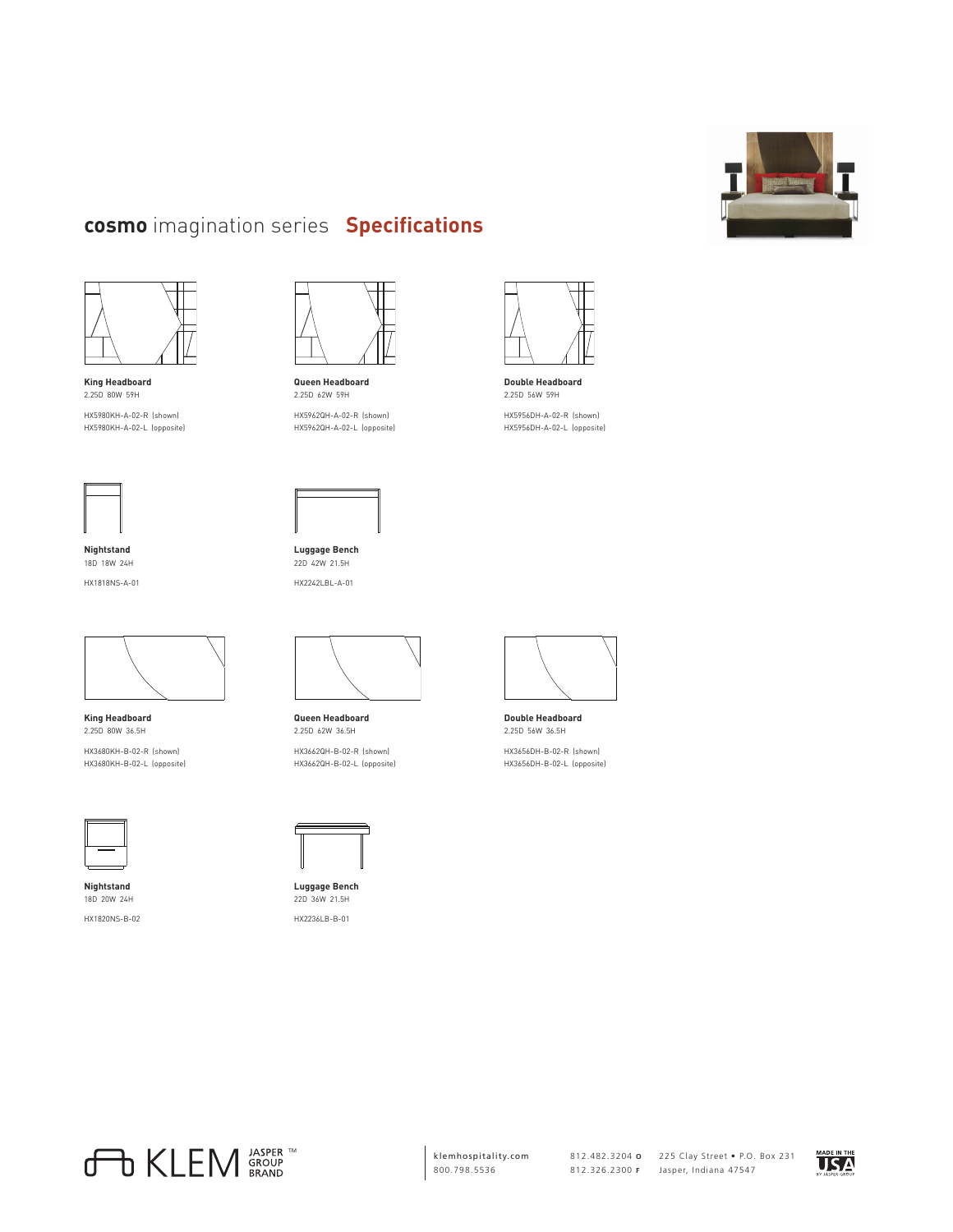





**Vanity** 22D 42W 31.25H HX2242VB-A-01-L (shown) HX2242VB-A-01-R (opposite)



**Coffee Table** 20D 40W 16H HX2040CT-A-01



22.75D 63W 33.25H HX2263VB-B-01

**Nesting End Tables** 15D 20W 24H (at left) 24D 15W 14H (at right) HX1520ET-A-01 (at left) HX2415ET-A-01 (at right)



**Vanity** 22.75D 65W 33.25H IE2265VB-A-01-R (shown)

IE2265VB-A-01-L (opposite)



**Nesting Tables** 20D 47.5W 16H (coffee table) 23.75D 20W 22H (end table)

HX2047CT-B-01 (coffee table) HX2320ET-B-01 (end table)



16D 20H 24H IE1620ET-A-01



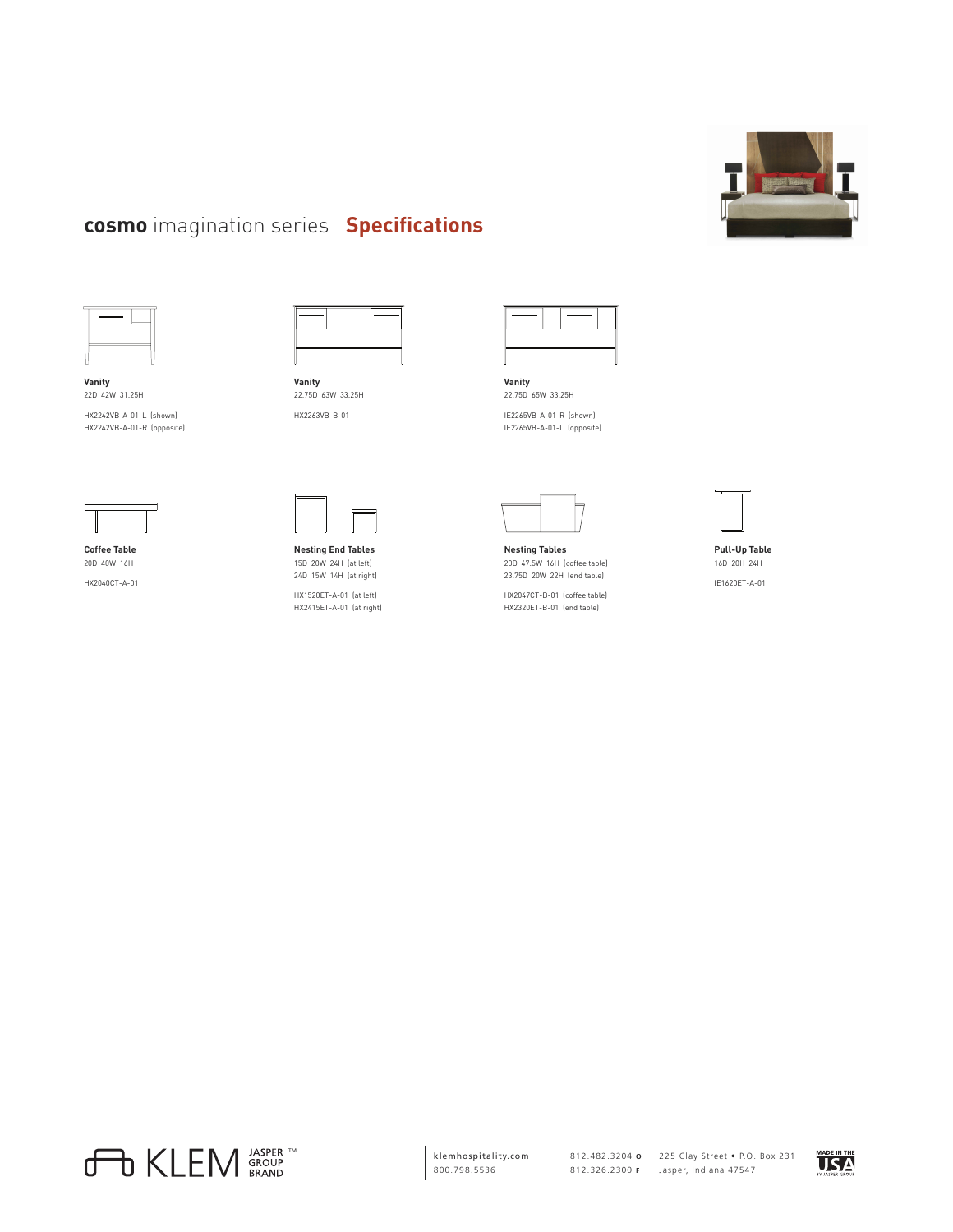





**Typical Configuration** 70D 120W 79H

HX70120WU-A-01-L (shown) HX70120WU-A-01-R (opposite)



**Wall Mounted Panel with 2 Shelves** 1.25D 60W 38H

HX3860-BP-A-01-L (shown) HX3860-BP-A-01-R (opposite)



**3 Drawer Chest with Fridge Console** 25D 54W 34H

HX2554CRM-A-01-R (shown) HX2554CRM-A-01-L (opposite) **Wall Mounted Panel with 1 Shelf** 1.25D 60W 38H

HX3860-BP-A-02-R (shown) HX3860-BP-A-02-L (opposite)



**Desk** 16D 120W 34H HX16120DKT-A-01-L (shown) HX16120DKT-A-01-R (opposite)



1.25D 45.5W 38H HX3845BP-A-01



**Mobile Desk** 20D 40W 30H HX2040DKM-A-01

**TO KLEM** SRAND